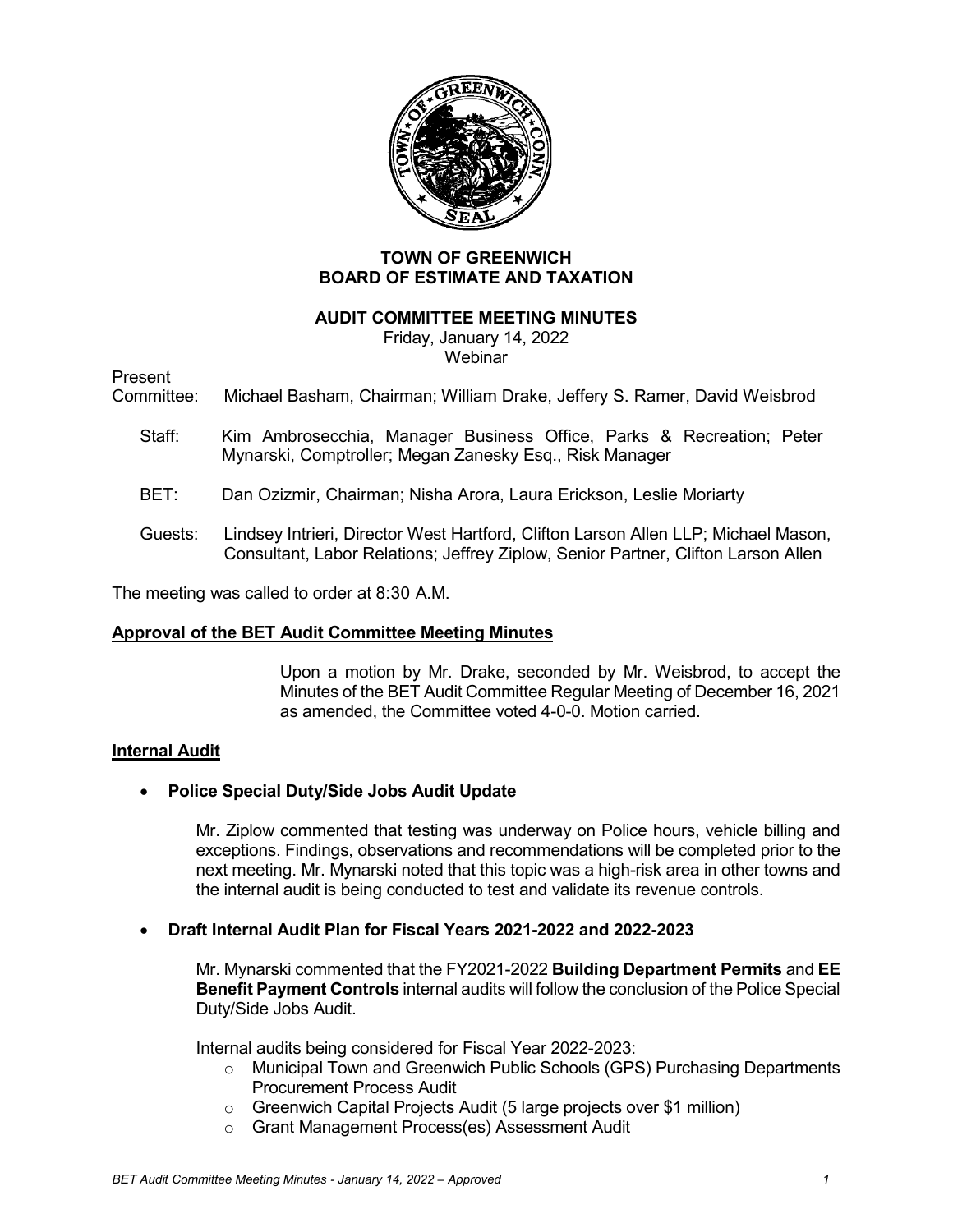- o Tax Collector Audit
- o School Lunch Program Follow-up (DEFERRED)
- o Greenwich Library and Perrot Memorial Library (ON HOLD)
- o Review of Previous Completed Audits to discuss timing of next review

### **Old Business**

- **CLA (CliftonLarsonAllen LLP) Engagement Letter for Outsourced Internal Audits for Fiscal Years 2021-2022 & 2022 – 2023.**
	- $\circ$  The Committee discussed the complexity of Westport's Town/BOE model to understand how it broadened audit work. It was decided that four internal audits would be named in the Fiscal Year 2022-2023 CLA Engagement Letter: Municipal Town and Greenwich Public Schools (GPS) Purchasing Departments Procurement Process Audit; Greenwich Capital Projects Audit (5 large projects over \$1 million); Grant Management Process(es) Assessment and Audit; and Tax Collector Audit.
	- $\circ$  Mr. Mynarski recommended that should an emergency internal audit be necessary, there would be time to add it as a fifth audit to the FY2022-2023 schedule.

Upon a motion by Mr. Ramer, seconded by Mr. Drake, to approve the FY2022-2023 Audit Plan subject to potential changes, the Committee voted 4-0-0. Motion carried.

#### **Risk Management**

### • **Introduction for new members to Risk Management at the Town of Greenwich**

Ms. Zanesky described her professional background, professional affiliations and position responsibilities as Risk Manager for the Town and Board of Education. She described the scope of her accountabilities as development of risk avoidance and mitigation tactics, loss policies and procedures including the Town's insurance program's budget, Claims and lawsuits versus the Town, contracts for risk transfer and subrogation, pursuit of federal and state reimbursement (FEMA) and interacting with the Town Law Department to present "Lessons Learned" programs for future application.

#### **New Business**

• **Request for Proposal (RFP) for Auditing Services for years starting July 2022**

Mr. Mynarski described the previous short list of bidders to Annual Audit RFPs as RSM, Blumshapiro and O'Connor Davies. The RFP would be circulated shortly, and responders' interviews will be scheduled in March/April for the Audit Committee's participation.

### **Items for future BET Audit Committee Meetings**

- The Nathaniel Witherell Write-Off Update (Deferred until March)
- Development of "Lessons Learned" analytic framework and tools for labor contract negotiations
- Discussion of BET Liaisons role in labor contract negotiations